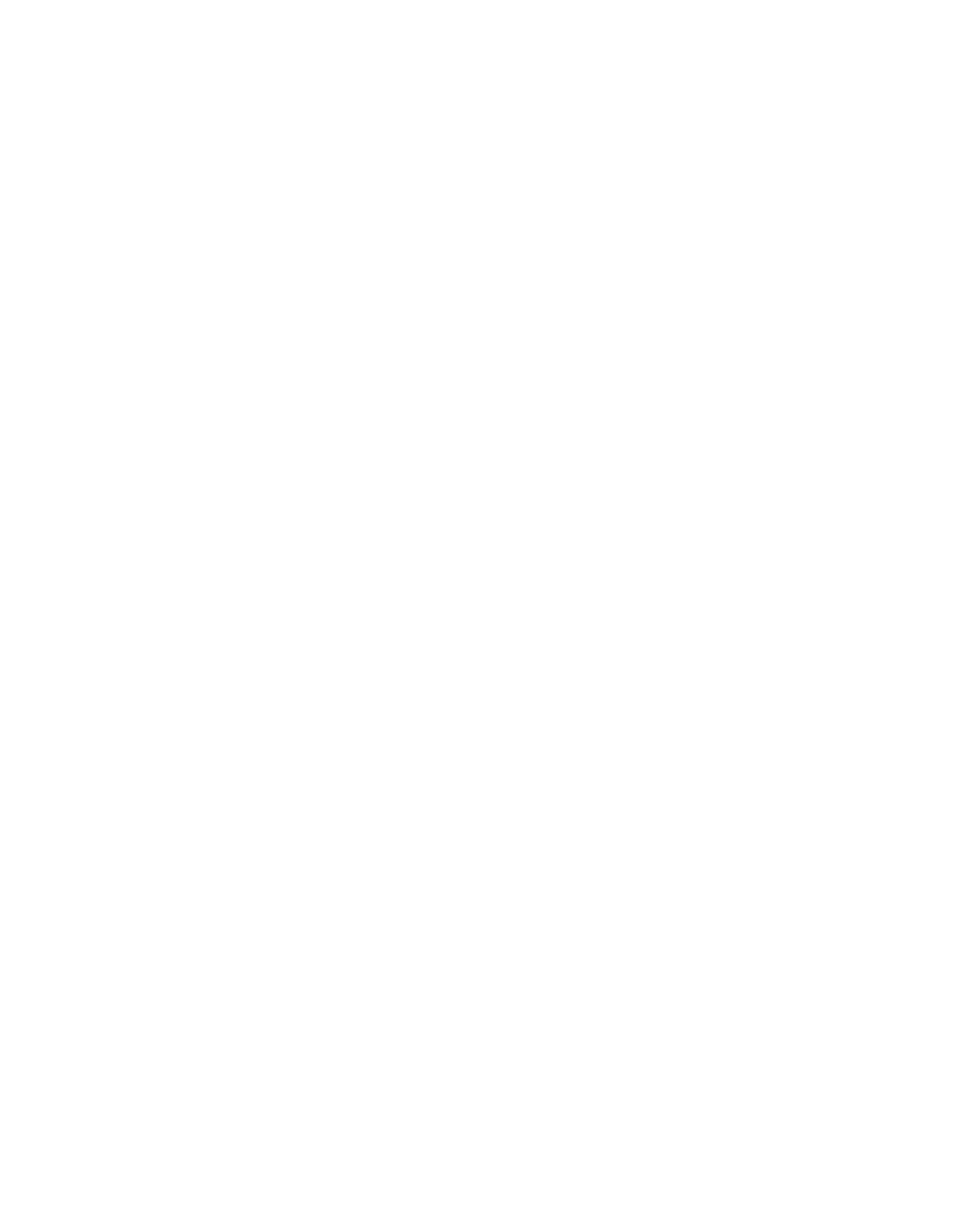# THIS PAGE LEFT INTENTIONALLY BLANK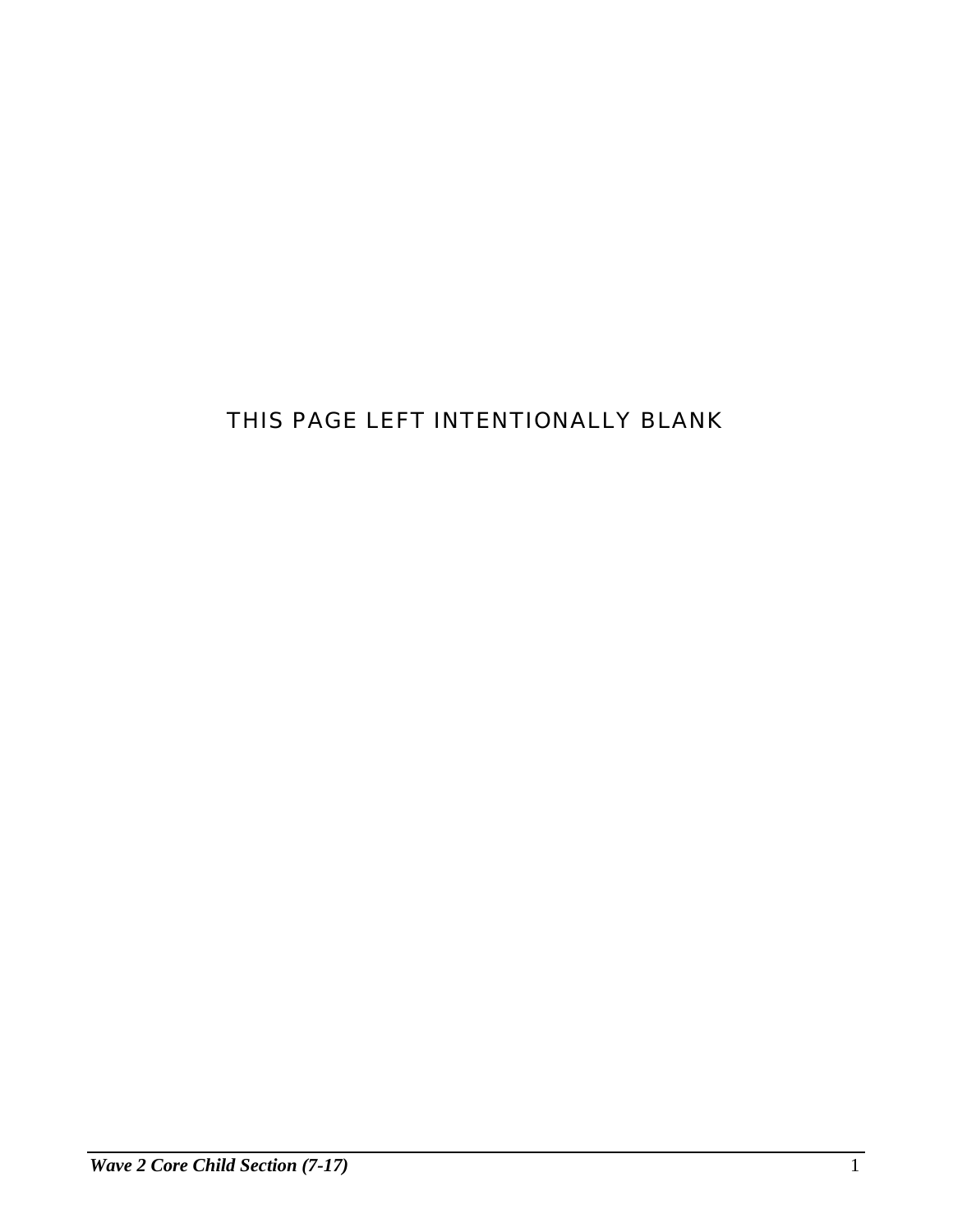## Child – Ages 7 – 17 Years

We would like to ask some questions about the children in your household. The information you share with us about [CHILD], when combined with the same information from other households, will help us understand the experiences of children in your neighborhood.

Now I want to ask you some questions about [CHILD]'s education, activities and health.

First I'd like to ask about [CHILD]'s education.

#### **1.** What grade in school is [CHILD] attending?

**FI INFO:** IF R SAYS THAT THE CHILD IS IN SPECIAL EDUCATION, CODE SPECIAL EDUCATION AND GRADE.

NOT ATTENDING.......................................................................1 ATTENDING A PRE-KINDERGARTEN PROGRAM (I.E. HEAD START, PRESCHOOL, ETC) ..............................2

#### **SKIP: IF CHILD IS 9 YEARS OF AGE OR OLDER GO TO 7, OTHERWISE GO TO Q2**

| $\rightarrow$ GO TO 3                    |
|------------------------------------------|
| $\rightarrow$ GO TO 3                    |
| GO TO 3                                  |
| GO TO 3                                  |
| GO TO 3                                  |
| GO TO 3                                  |
| $\rightarrow$ GO TO 3                    |
| $\rightarrow$ GO TO 3                    |
|                                          |
|                                          |
|                                          |
|                                          |
|                                          |
| $\rightarrow$ GO TO 3                    |
|                                          |
|                                          |
|                                          |
|                                          |
| $\rightarrow$<br>→<br>→<br>$\rightarrow$ |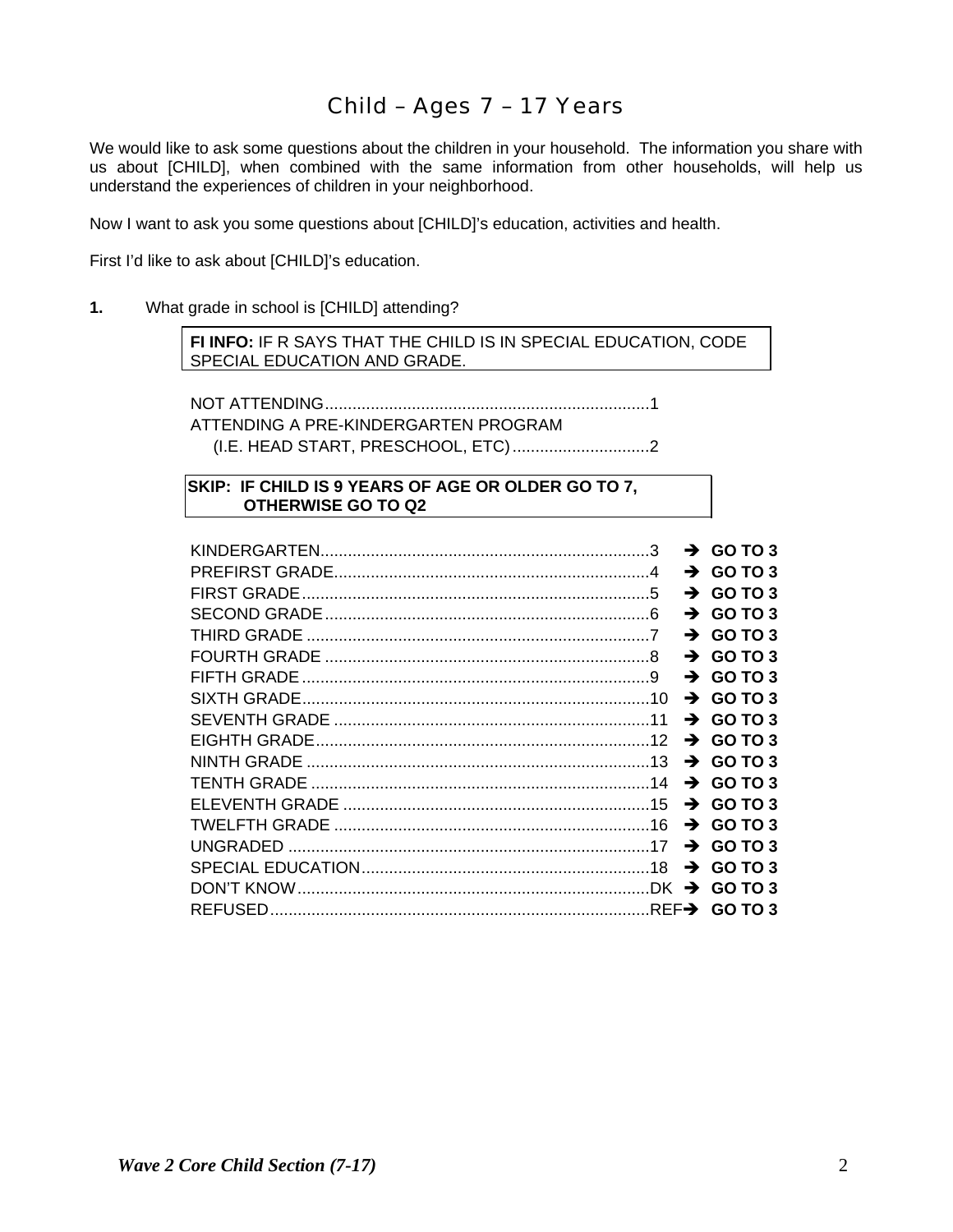## **SHOWCARD O**

| 2. | Does [CHILD] attend any of the following programs or schools? |
|----|---------------------------------------------------------------|
|    |                                                               |
|    |                                                               |
|    |                                                               |
|    |                                                               |
|    | No, Child Does Not Attend Any of These                        |
|    |                                                               |
|    |                                                               |
|    |                                                               |

 $3.$ What is the name of the school [CHILD] attends?

## **SHOWCARD P**

How satisfied are you with the job your (school/program) is doing to educate your child? Are 4. you very satisfied, satisfied, neither satisfied nor dissatisfied, dissatisfied, or very dissatisfied?

5. Approximately how many days of school has [CHILD] missed in the past four weeks? (Do not include any school vacation days or holidays.)

| (DAYS) |  |
|--------|--|
|        |  |
|        |  |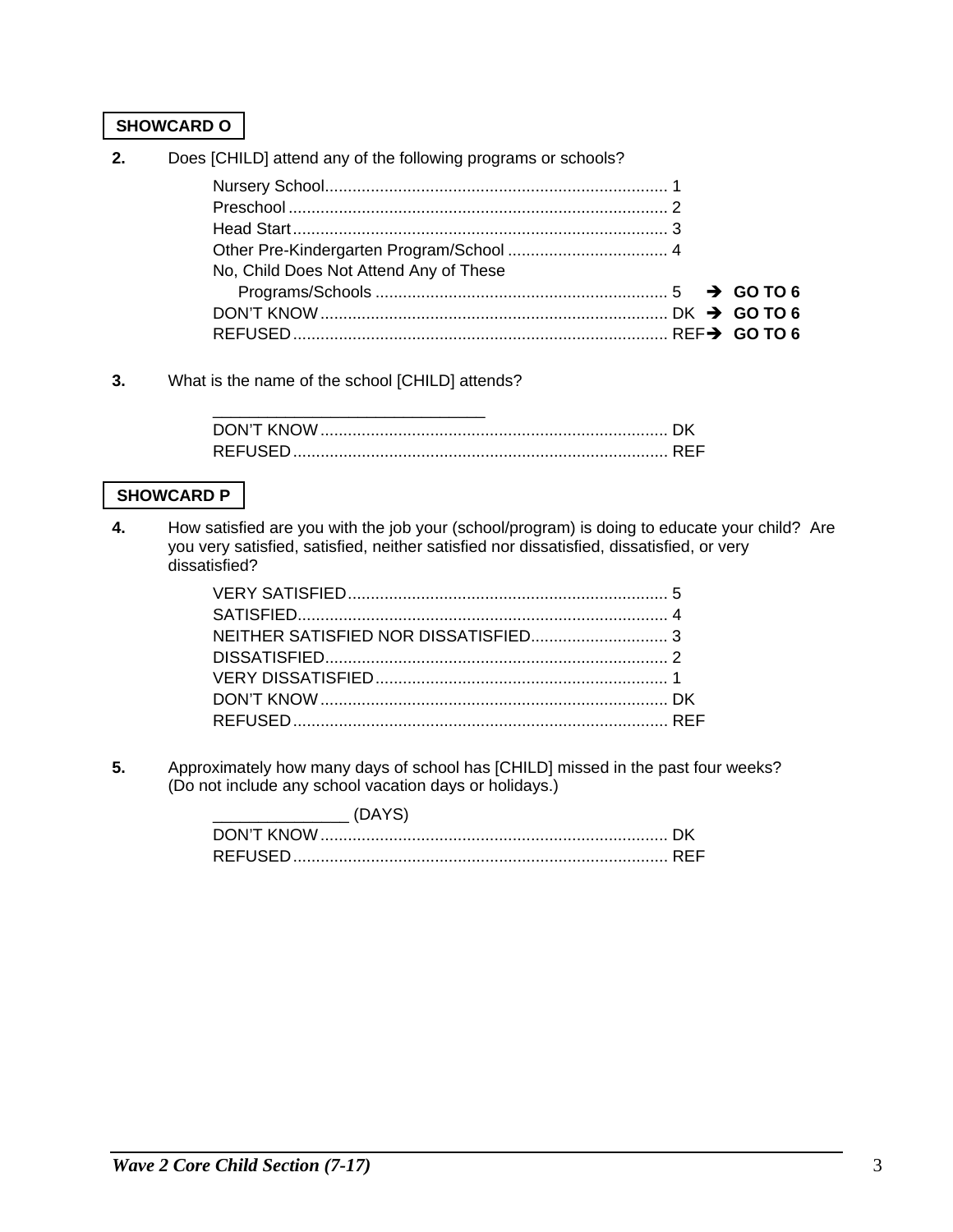#### **SKIP: IF CHILD IS 9 YEARS OF AGE OR OLDER GO TO 7, OTHERWISE CONTINUE**

| 6.  | I am going to read a few statements to<br>you. For each statement, please tell<br>me whether you think the statement is<br>true all of the time, most of the time,<br>some of the time, or never. | All of the<br>time | Most of<br>the time | Some of<br>the time | <b>Never</b> | <b>DON'T</b><br><b>KNOW</b> | <b>REFUSED</b> |
|-----|---------------------------------------------------------------------------------------------------------------------------------------------------------------------------------------------------|--------------------|---------------------|---------------------|--------------|-----------------------------|----------------|
| 6a. | [CHILD] is able to focus his/her<br>attention on a task when he/she needs<br>to.                                                                                                                  |                    | 2                   | 3                   | 4            | DK                          | <b>REF</b>     |
| 6b. | [CHILD] follows instructions well.                                                                                                                                                                |                    | 2                   | 3                   | 4            | DK                          | <b>REF</b>     |
| 6c. | [CHILD] plays well with other children.                                                                                                                                                           |                    | っ                   | 3                   |              | DK                          | <b>REF</b>     |

**7.** Has [CHILD] participated in organized activities outside of school hours or on weekends during the past year, including sports teams; music, dance, or language classes; youth groups, clubs, etc.?

| 7а. | How often does [CHILD] participate in these kinds of activities? |  |  |
|-----|------------------------------------------------------------------|--|--|

#### **GO TO SKIP BOX BEFORE 9**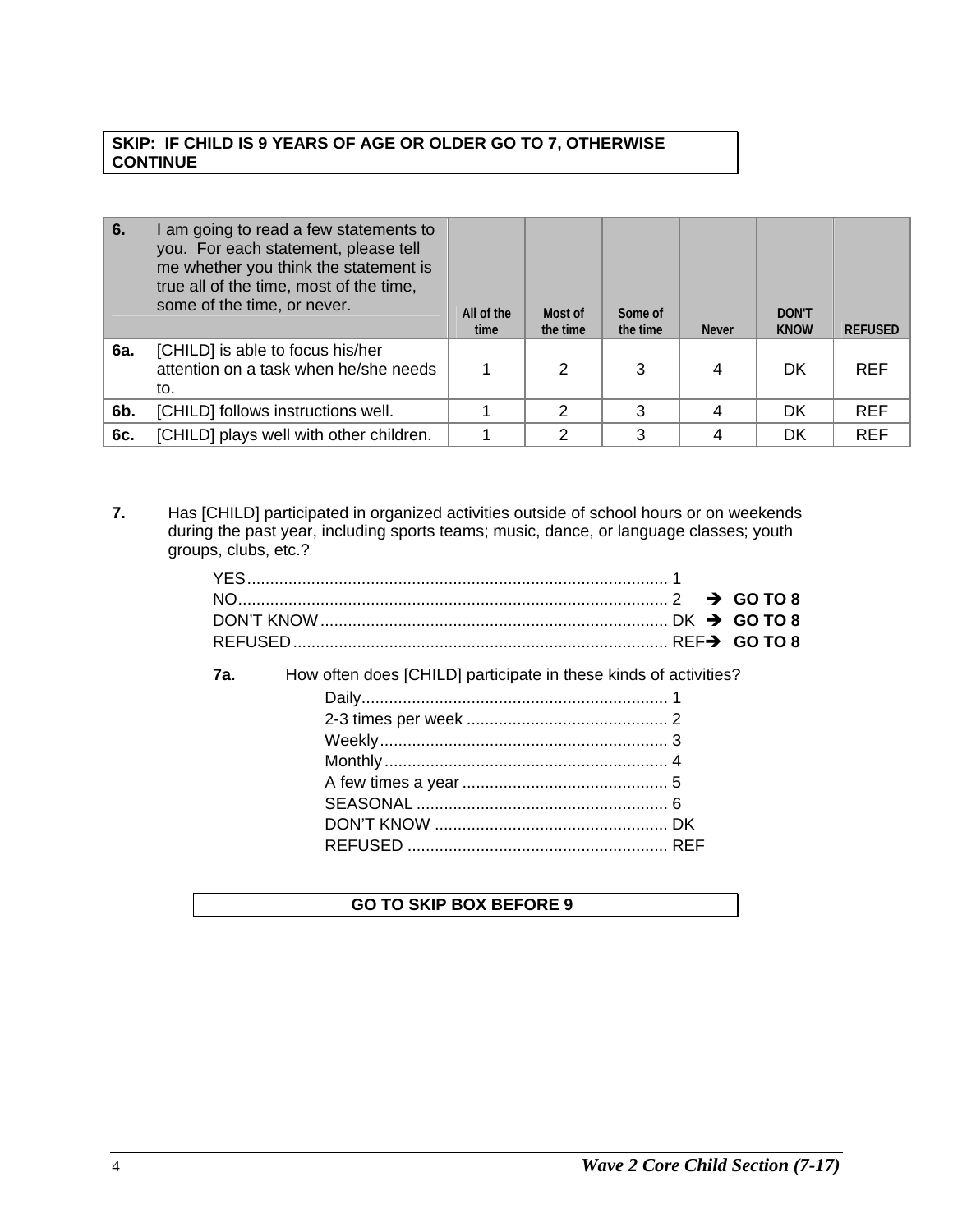**SHOWCARD R** 

| 8.  | <b>PHONE INTERVIEWS ONLY:</b> There are many reasons why<br>children don't or can't participate in activities. I will read a list of<br>reasons and for each please tell me if it is why [CHILD] DID NOT<br>participate in organized activities in the past year by answering yes<br>or no.<br><b>IN-PERSON INTERVIEWS ONLY:</b> There are many reasons why<br>children don't or can't participate in activities. Please see Showcard<br>R. What were the reasons [CHILD] DID NOT participate in any<br>organized activities during the past year? | <b>YES</b>   | N <sub>O</sub> | DON'T<br><b>KNOW</b> | <b>REFUSED</b> |
|-----|----------------------------------------------------------------------------------------------------------------------------------------------------------------------------------------------------------------------------------------------------------------------------------------------------------------------------------------------------------------------------------------------------------------------------------------------------------------------------------------------------------------------------------------------------|--------------|----------------|----------------------|----------------|
| 8a. | Was it because your child was not interested?                                                                                                                                                                                                                                                                                                                                                                                                                                                                                                      | 1            | 2              | DK.                  | <b>REF</b>     |
| 8b. | Was it because there were none available in the area?                                                                                                                                                                                                                                                                                                                                                                                                                                                                                              | $\mathbf{1}$ | $\overline{2}$ | <b>DK</b>            | <b>REF</b>     |
| 8c. | Was it because (he/she) can't get to them because of transportation<br>problems?                                                                                                                                                                                                                                                                                                                                                                                                                                                                   | 1            | 2              | DK                   | <b>REF</b>     |
| 8d. | Was it because you couldn't afford the fees?                                                                                                                                                                                                                                                                                                                                                                                                                                                                                                       | 1            | $\overline{2}$ | DK                   | <b>REF</b>     |
| 8e. | Was it because there was a waiting list or the program/service did<br>not have room?                                                                                                                                                                                                                                                                                                                                                                                                                                                               | 1            | 2              | <b>DK</b>            | <b>REF</b>     |
| 8f. | Was it because of a disability?                                                                                                                                                                                                                                                                                                                                                                                                                                                                                                                    | 1            | $\overline{2}$ | DK                   | <b>REF</b>     |
| 8g. | Was it because your child feels unwelcome?                                                                                                                                                                                                                                                                                                                                                                                                                                                                                                         | 1            | $\overline{2}$ | <b>DK</b>            | <b>REF</b>     |
| 8h. | Was it because of safety concerns?                                                                                                                                                                                                                                                                                                                                                                                                                                                                                                                 | 1            | $\overline{2}$ | <b>DK</b>            | <b>REF</b>     |
| 8i. | Was it because of language?                                                                                                                                                                                                                                                                                                                                                                                                                                                                                                                        | 1            | $\mathcal{P}$  | DK.                  | <b>REF</b>     |
| 8j. | Was it because your child is not old enough?                                                                                                                                                                                                                                                                                                                                                                                                                                                                                                       | 1            | $\overline{2}$ | DK.                  | <b>REF</b>     |
| 8k. | Was it because of something else?<br>(SPECIFY)                                                                                                                                                                                                                                                                                                                                                                                                                                                                                                     | 1            | $\overline{2}$ | DK                   | <b>REF</b>     |

## **SKIP: IF CHILD IS 12 YEARS OF AGE OR OLDER GO TO 10, OTHERWISE CONTINUE**

## **9.** Do you (or any family member) read stories to [CHILD]?

**9a.** In a typical **week**, how often do you or any family members read to [CHILD]? Would you say not at all, once or twice, 3-6 times, or every day?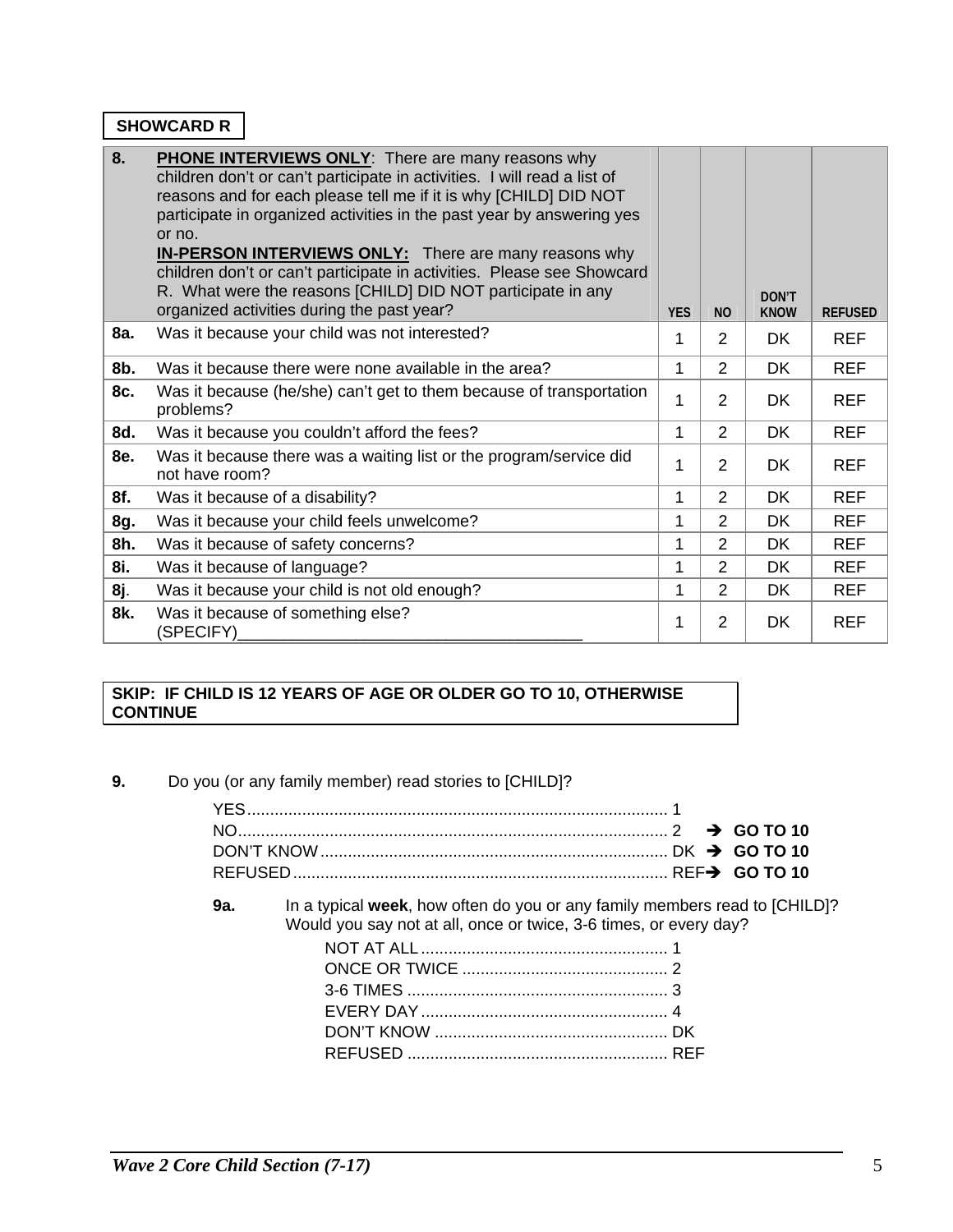**10.** Do you know most, some, or none of your child's friends?

## **SKIP: IF CHILD IS 12 YEARS OF AGE OR OLDER GO TO 11a**

#### **SHOWCARD S**

**11.** Where does [CHILD] spend most of (his/her) time when (he/she) is **not** with you (or other parent/guardian) or in regular school?

| Being cared for by a relative or a friend who is paid 3          |  |
|------------------------------------------------------------------|--|
| Being cared for by a relative or friend who is <b>not</b> paid 4 |  |
|                                                                  |  |
| At a Boys and Girls Club, recreation center, or other            |  |
|                                                                  |  |
|                                                                  |  |
| At home or at a relative's house taking                          |  |
|                                                                  |  |
|                                                                  |  |
|                                                                  |  |
|                                                                  |  |
|                                                                  |  |

#### **GO TO 12**

#### **SHOWCARD T**

**11a.** Where does [CHILD] spend most of (his/her) time when (he/she) is **not** with you (or other parent/guardian) or in regular school?

| At a Boys and Girls Club, recreation center, or other  |  |
|--------------------------------------------------------|--|
| organization that provides activities after school     |  |
| At the home of a relative, neighbor or family friend 3 |  |
|                                                        |  |
|                                                        |  |
| At home or at a relative's house taking                |  |
|                                                        |  |
|                                                        |  |
|                                                        |  |
|                                                        |  |
|                                                        |  |
|                                                        |  |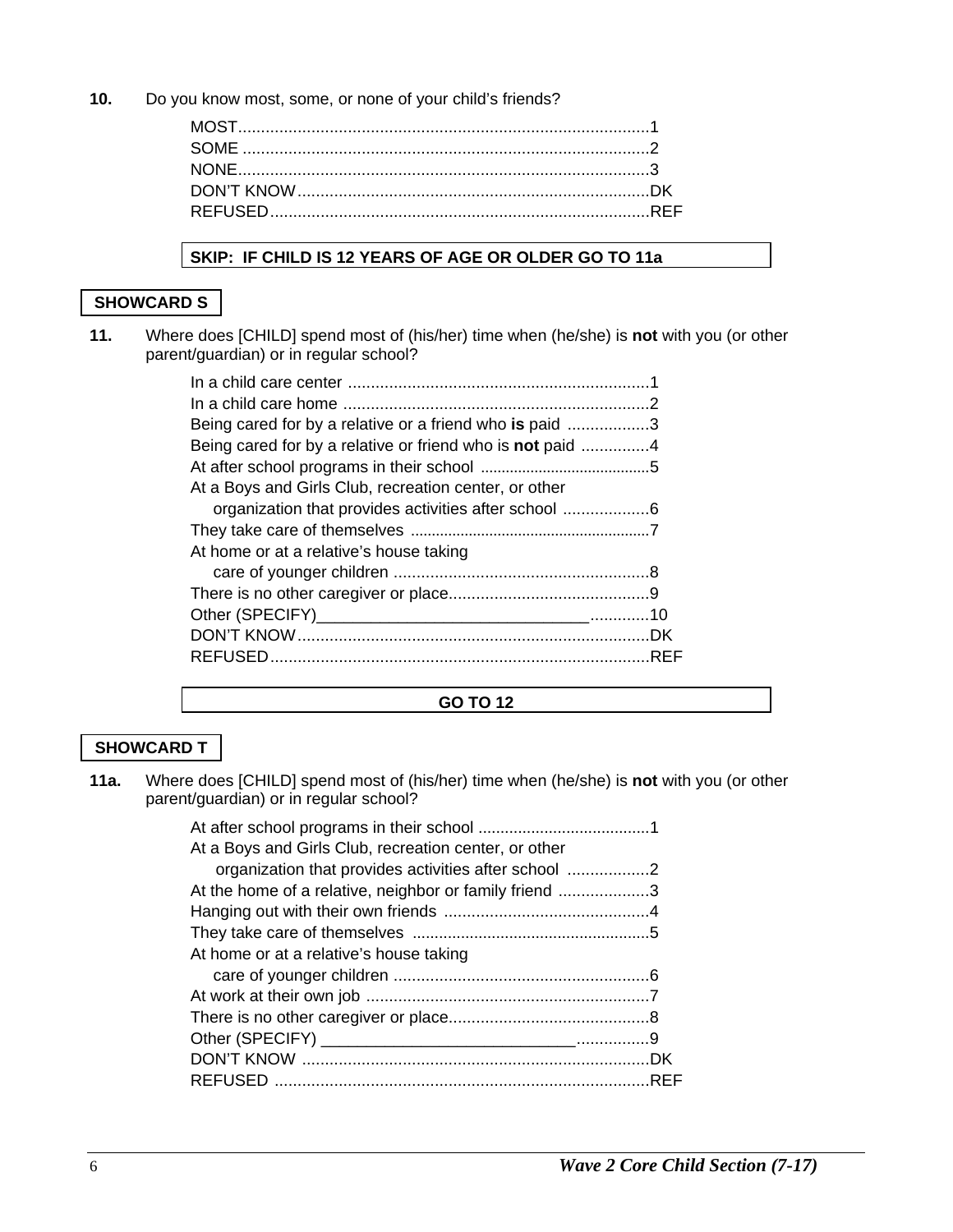$12.$ The next series of questions is about [CHILD]'s health, health insurance, and usual place of health care. Has a health professional ever told you that [CHILD] has a physical, learning, mental, or chronic health condition that limits (his/her) participation in the usual kinds of activities done by most children (his/her) age or limits (his/her) ability to do regular school work?

 $12a.$ What is it?

| (CONDITION) |  |
|-------------|--|
|             |  |
|             |  |

 $(0.011717101)$ 

 $13.$ In general, would you say [CHILD]'s health is ...

 $14.$ Does [CHILD] have any health insurance plan, including Medicaid, or is (s/he) uninsured right now? By health insurance, I mean any plan, including Medicaid, that would pay for or has paid for some or all of [CHILD]'s health and medical care expenses.